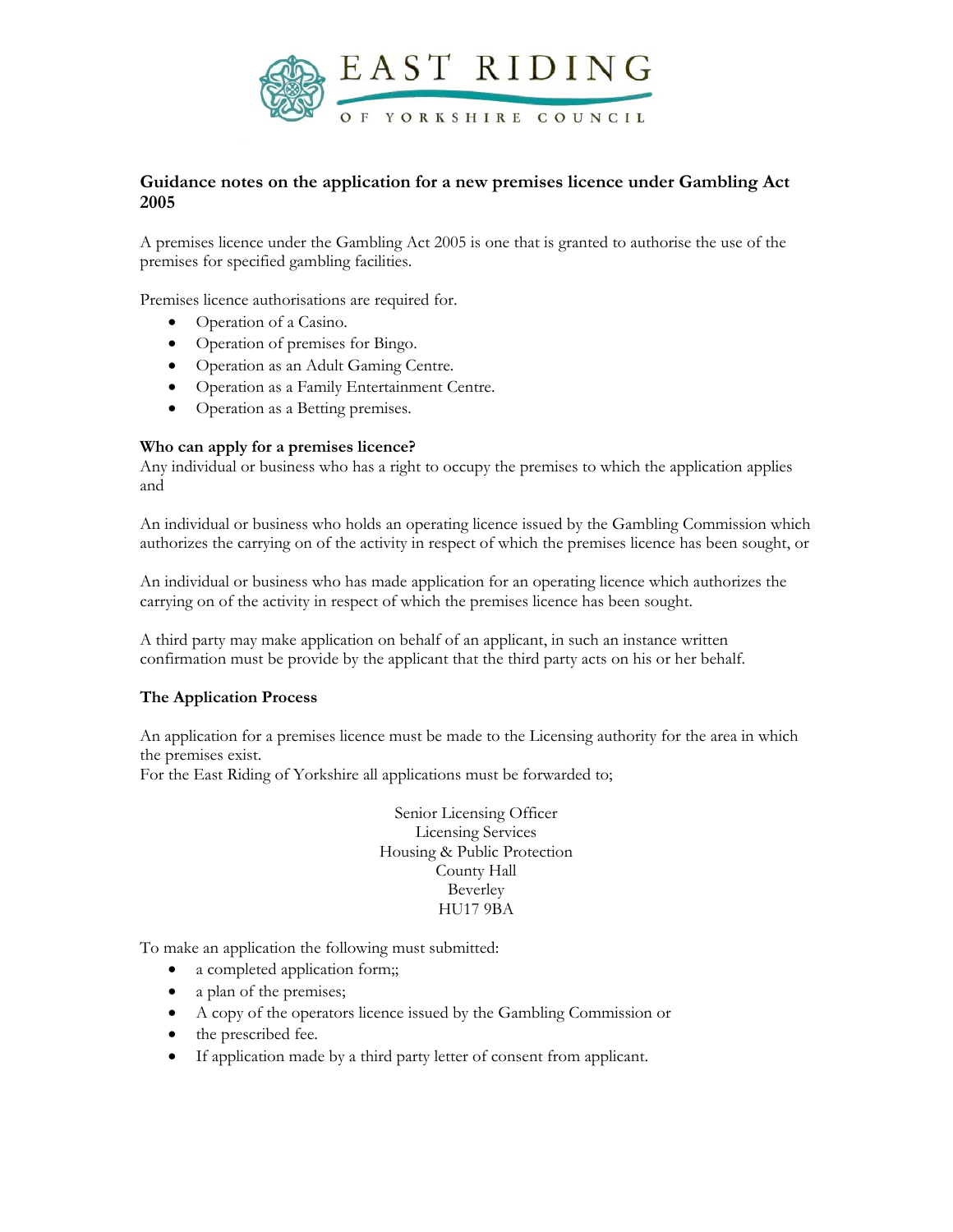The applicant must also ensure that notice of the application in the prescribed format is submitted to responsible authorities which are:

- the police;
- the fire authority;
- Her Majesty's Revenue and Customs
- **Licensing Authority**
- **E** environmental health:
- Directorate of Adult and Childrens Services;
- the planning department.

This notice must be given **within 7 days** from the date of the application. *See list for contact details* 

# **The Plan**

The plan provided must show the following;

## *General*

- It is to scale and marked with the appropriate scale.
- It shows the extent of the boundary or perimeter of the premises.
- It shows the locations of the internal and external walls of the buildings forming the premises.
- It shows the location of each and every entry and exit point, indicating at each where entry is made to or where the exit leads to.

# *Bingo Premises where children and young persons will have access*

- It shows the location and extent of the part of the premises where gaming takes place other than that housing category B & C gaming machines.
- It shows the location and extent of the part of the premises where category B & C gaming machines are made available.
- It shows the location and nature of the physical barrier separating the part housing category B & C gaming machines available for use from the remainder of the premises.
- That it can determined that no customer entrance is directly from an adult gaming centre, betting premises or proprietary club holding a gaming or gaming machine permit.

# *Adult Gaming Centres*

- It shows the location and extent of the part of the premises where gaming machines are made available.
- That it can determined that no customer entrance is directly from an family entertainment centre (licensed or unlicensed), another adult gaming centre, LA2003 licensed premises holding a gaming machine permit, betting premises or proprietary club holding a gaming or gaming machine permit.

# *Family Entertainment Centres*

- It shows the location and extent of the part of the premises where category C gaming machines are made available for use.
- $\bullet$  It shows the location and extent of the part of the premises where category D gaming machines are made available for use.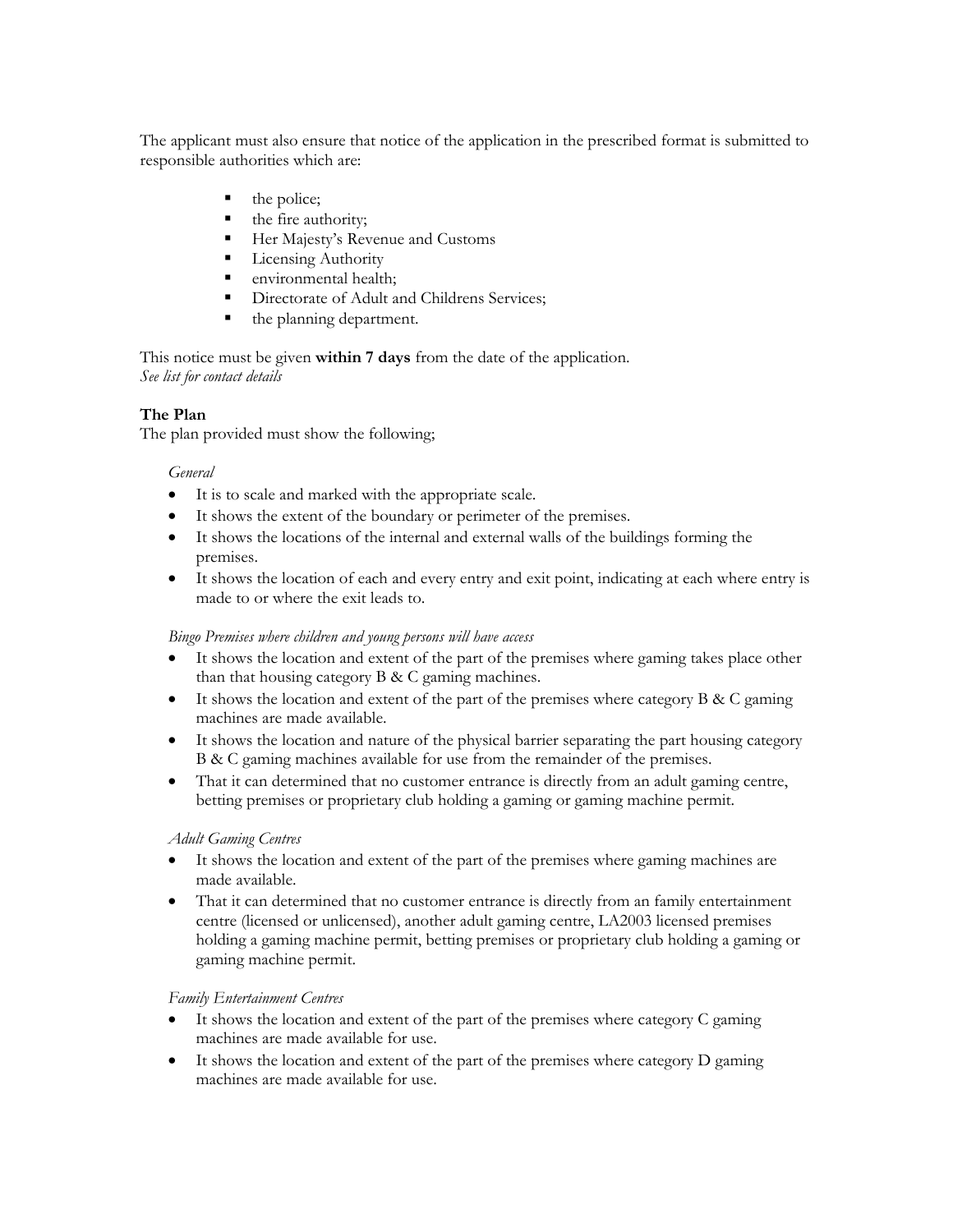- It shows the location and nature of the barrier separating the part housing category C gaming machines available for use from the remainder of the premises.
- That it can be determined that no customer entrance is directly from an adult gaming centre or betting premises (other than a track premises licence).

## *Betting Premises but not a track*

- It shows the location and extent which will be used to provide facilities for gambling.
- That it can be determined that the access is from a street or other betting premises.
- That it can be determined that there is no direct access from other premises used for retail sale of merchandise or services.

## *Track Betting Premises*

- It shows the location and extent of any part of the premises which is a 5 times rule betting area.
- It shows the location and extent of any other parts of the premise which will be used to provide facilities for betting.
- It shows the location and extent of the part of the premises where category B & C gaming machines are made available for use.
- It shows the location and nature of the barrier separating the part housing category B & C gaming machines available for use from any other part of the premises.
- That it can be determined that there is no direct entrance from an adult gaming centre.

# **Advertising Applications**

All applicants **must** publicise their applications to bring the matter to the attention of interested parties.

To publicise the application, the applicant must clearly display an A4 size notice in the prescribed format immediately on or outside the premises for a 28 consecutive day period, during which time interested parties may make representations.

The notice should clearly display a brief summary of the application setting out matters such as the proposed authorisation applied for together with information about where the details of the application may be viewed.

In addition during the period of **10 working days** from the date of the application the applicant must publish, in a newspaper circulating within the area in which the premises are situated, notice of the application in the prescribed format.

A copy of this published advertisement must be forwarded to the Licensing Authority within 28 days of the date of the application

A failure to correctly advertise the application will result in a delay in the application process.

# **Representations**

A hearing on an application will only occur where objections or representations from **interested parties** or **responsible authorities** are received.

- Interested parties are businesses or residents in the vicinity of the premises and people representing businesses or residents.
- Responsible authorities are the police, the fire authority, the Licensing Authority, the environmental health services, Directorate of Adult and Children's Services, the planning authority, Her Majesty's Revenue and Customs.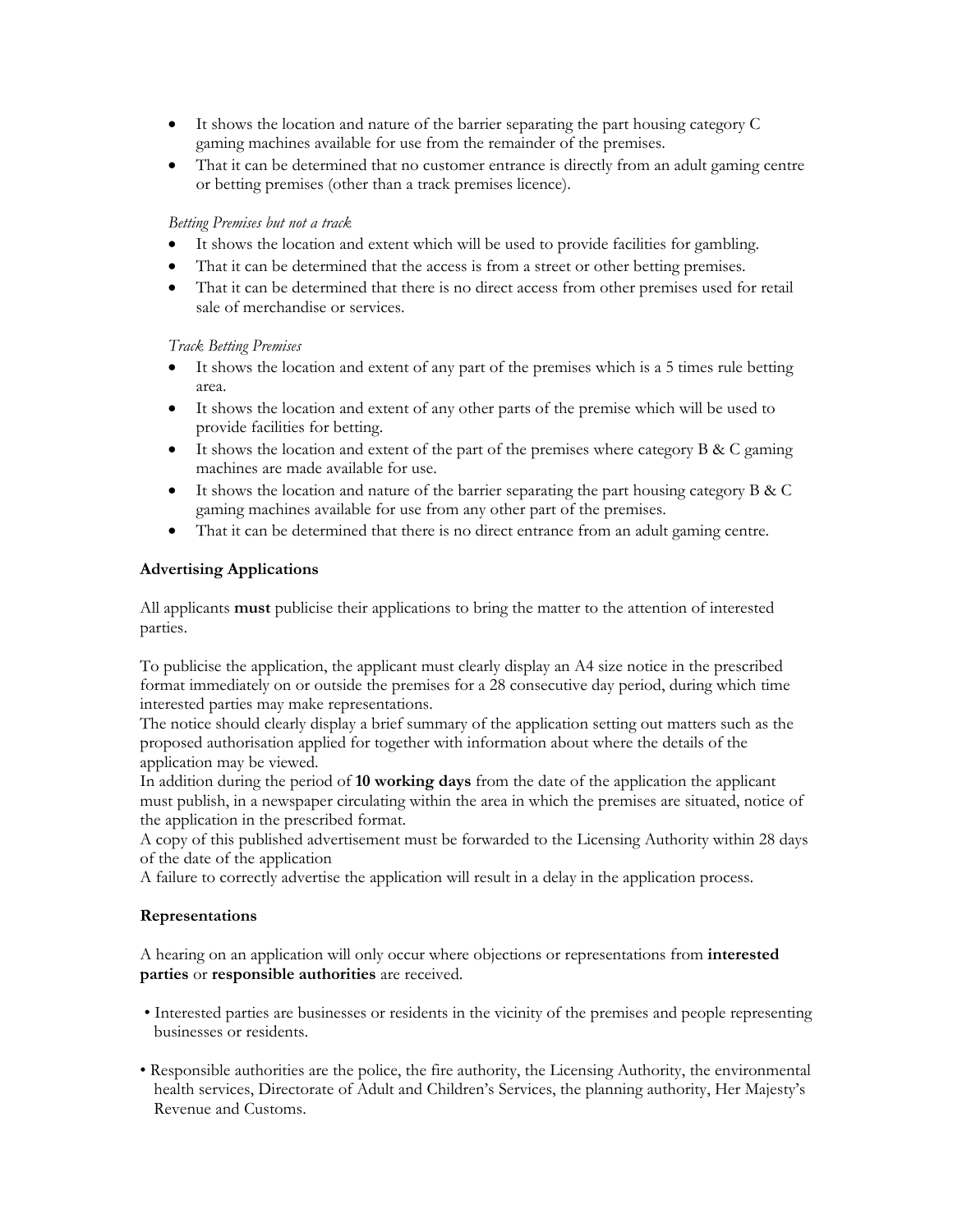Where no objections or relevant representations are made by responsible authorities or interested parties the licensing authority must grant the licence application subject only to the mandatory and default conditions.

If relevant representations are received, the licensing authority must hold a hearing and consider the representations. This may result in:

- the rejection of the application,
- the attachment of conditions to the licence if this is necessary for the promotion of one or more of the licensing objectives.

Further information maybe obtained by contacting;

Licensing Services Housing & Public Protection County Hall Beverley HU17 9BA

Telephone Number: 01482 396296 E Mail : [licensing@eastriding.gov.uk](mailto:licensing@eastriding.gov.uk)

## **Responsible Authorities**

| <b>Responsible Authority</b> | <b>Contact Details</b>                              |
|------------------------------|-----------------------------------------------------|
| <b>Humberside Police</b>     | Chris Chapman / PC Carolyn Grundy                   |
|                              | C Division                                          |
|                              | <b>Licensing Section</b>                            |
|                              | Humberside Police                                   |
|                              | Session House                                       |
|                              | New Walk                                            |
|                              | Beverley                                            |
|                              | East Riding of Yorkshire                            |
|                              | <b>HU177AF</b>                                      |
|                              | Telephone: 01482 597964                             |
|                              | Email: christopher.chapman@humberside.pnn.police.uk |
|                              | Carolyn.grundy@humberside.pnn.police.uk             |
| <b>Environmental Health</b>  | Paul Abbott                                         |
|                              | Environmental Control Manager                       |
|                              | Housing & Public Protection                         |
|                              | Council Offices                                     |
|                              | Church Street                                       |
|                              | Goole                                               |
|                              | East Riding of Yorkshire                            |
|                              | <b>DN14 5BG</b>                                     |
|                              | Telephone: 01482 39                                 |
|                              | Email: paul.abbott@eastriding.gov.uk                |

#### **Notice of your application in the prescribed format must be sent to the following:**